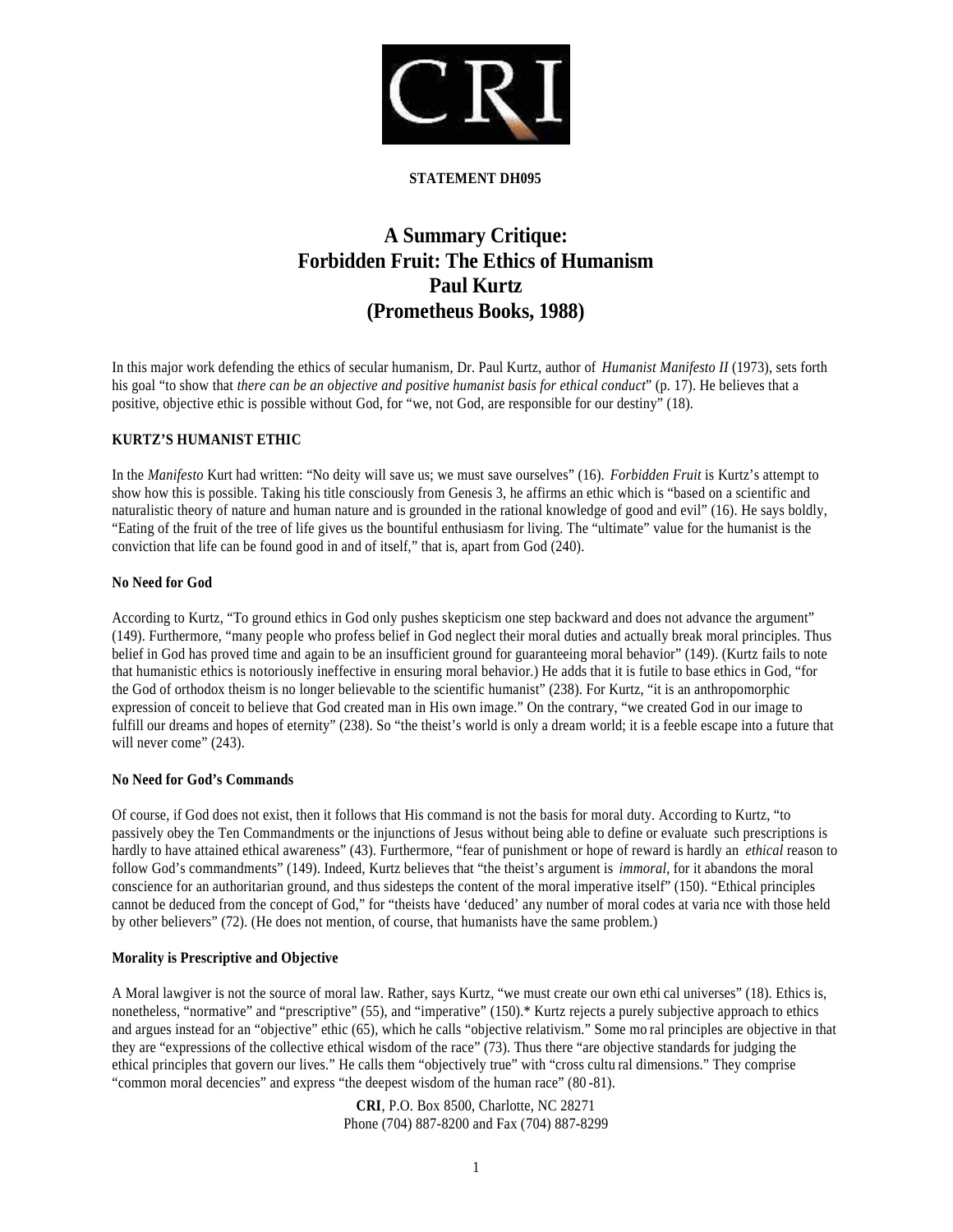Kuntz's catalogue of these objective moral principles includes integrity, truthfulness, promise -keeping, sincerity, honesty, trustworthiness, fidelity, dependability, benevolence, good-will, nonmalfeasance, beneficence, fairness, gratitude, accountability, justice, tolerance, and cooperation (80-96). Where did all these moral principles come from? Kurtz speculates that:

. . . one can imagine a possible scenario in the dim past of our forbearers, when the glimmering of what I shall call the common moral decencies emerged: be kind and considerate to the members of your tribe; be honest and truthful; do not maim, injure, or harm them needlessly; be sincere and keep your promises, etc. (67-68)

#### **How Moral Principles Are Justified**

Just how were all these moral principles derived and how are they justified? They arose by trial and error over long periods of time. They were justified by their results. "The test of truth of these principles was their consequences," for "the tribes that developed such rules had less discord and could better survive than those that did not." As anyone can see, "it is far more beneficial for everyone to cooperate; it works pragmatically in the long run" (68).

In spite of the fact that Kurtz believes that results determine rules, he does not wish to be called a utilitarian (64). He says, "by referring to the test of consequences, I do not mean simply the utilitarian greatest-happiness principle." This is because, "if taken literally, this can lead to unfortunate results. Can a majority, for example, deny the rights to recalcitrant minorities, if this would lead to the greatest good for the greatest number?" Kurtz answers abr uptly, "Surely not, for there are certain principles and rights that should not be eliminated, no matter how beneficial the results would be to the majority" (77).

Rather than one single utilitarian principle, Kurtz argues that "the test or consequences is plural and not singular, for we cherish many values and principles that we wish to preserve....To seek to derive a single principle may endanger the entire body of our value principles" (77). Hence, he does not want individual rights to be swallowed up i n utilitarian ends. He would seem to be arguing more for the greatest good for everyone than just the greatest good for the majority.

## **Moral Principles are General, not Universal**

In spite of his belief in objective moral standards and a desire to apply them transculturally, Kurtz emphatically rejects any absolute or universal moral laws. "I am unwilling to say that it is absolute or universal, for any one principle may clash with others, and there may sometimes be exceptions" (58). Thus moral duties are " *prima facie general principles* to which we are obligated in the sense that we ought to follow them" (58).

For Kurtz, however, there are no unconditional duties. "One has a conditional, rather than a categorical duty; it is more like a hypothesis than a dictate, amenable to critical interpretation and appraisal before it is applied in a concrete situation" (64). In this sense Kurtz's view is not unlike another signatory of *Humanist Manifesto II*, Joseph Fletcher, who contended that general moral principles were only formal and contentless until they were filled in with the "existential particularity of the situation." Kurtz, however, stresses that "a general principle ought to be followed unless good reasons are given to demonstrate why it need not be" (64).

# **POSITIVE ASPECTS**

Needless to say, there are many positive features to this humanistic ethic. Let us consider a few of the most obvious ones.

#### **Ethics Is Objective**

Confessionally, and to a large degree practically, Professor Kurtz avoids the radical subjec tivism of an A. J. Ayer or a Jean Paul Sartre. Contrary to both emotivism and existentialism, Kurtz does believe in objective, knowable, and stateable moral principles. Indeed, many of these moral principles are commendable. In fact, while pondering his st ated list of virtues, I could not help but note the similarity with those common to great cultures that were collated by C. S. Lewis in his famous appendix to *The Abolition of Man.* It should not be surprising that an avowed unbeliever can come up with such a noble list of virtues. After all, God's moral law is "written on their hearts" (Rom. 2:15).

# **Ethics Is Prescriptive**

Also commendable is the confession that ethics is not descriptive but prescriptive He rightly rejects the "is -ought fallacy" (74). Moral duty comes from an ought, not an is. In other words, one cannot argue that what people *are* doing is what they *shou1d* be doing. Morality is imperative, not just declarative; ought transcends is. In this Kurtz is to be commended.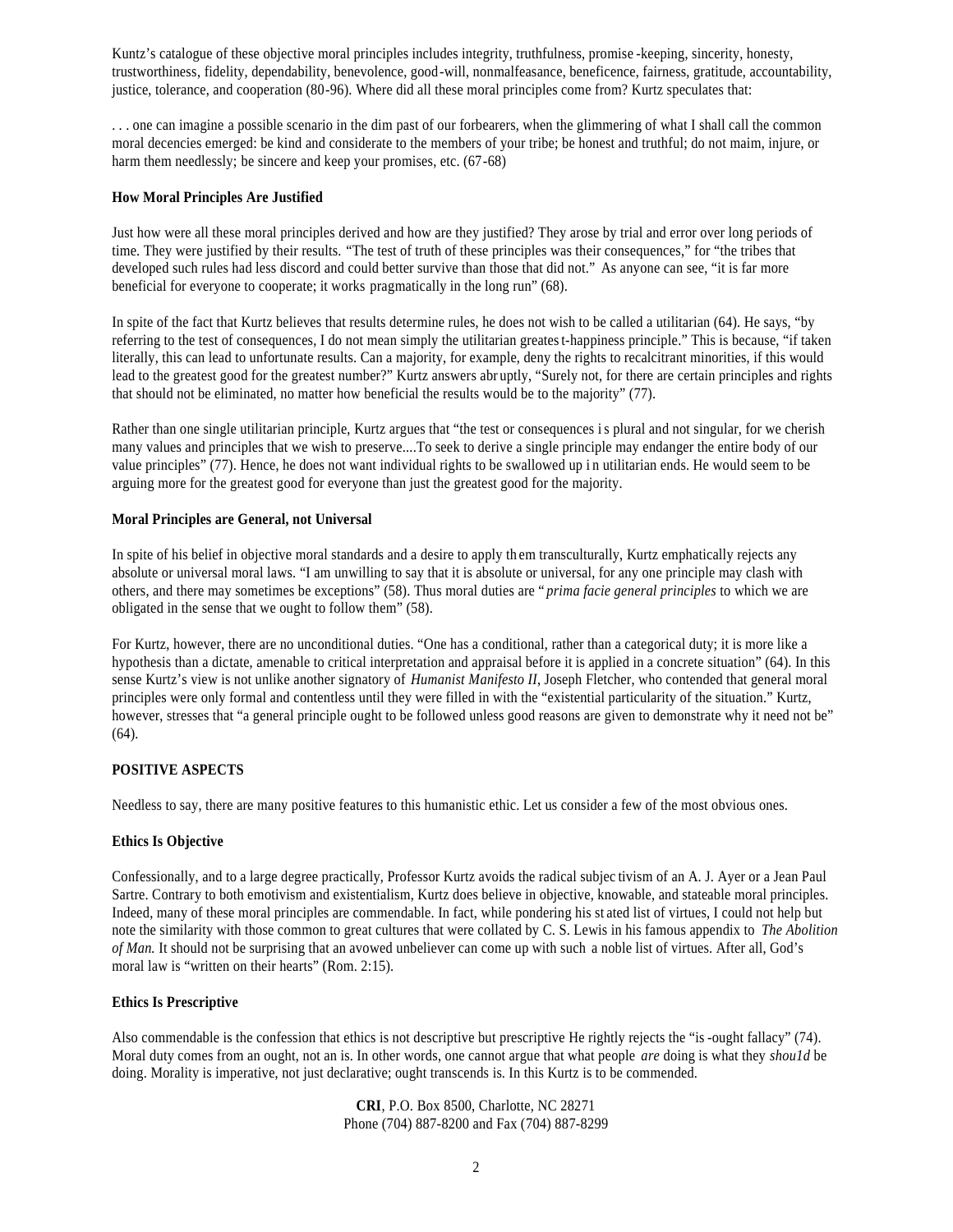#### **Ethics Is Realistic**

Kurtz does not have his head in the sand. He realizes that there are real moral conflicts. Even the best moral principles sometimes clash with one another (58). Since he does not accept the biblical doctrine of the depravity of man (248), Professor Kurtz is overly optimistic about human goodness. Yet in view of his tour of duty in World War II he confesses: "My own personal experience of the crimes of Hitler and his followers sears my memory." Admittedly, "the most profound depths of human depravity have been revealed in modern times: The Nazi era is one such testimony to human evil" (249).

#### **Ethics Is Pro Human**

One unmistakable virtue of a humanistic ethic is its stress on the dignity and value of human beings, and in Kurtz's case *individual* human beings. He is not defending a radical socialism that swallows up individual rights. In fact, he speaks loudly for "the right to life" (185), "the right to learn" (190, 203), the right to freedom from slavery (32, 69), women's rights (33), the right to humane treatment for criminals (192), and the right to "informed consent" in medical matters (217). Although he avoids the unqualified use of "unalienable rights," he stresses that "all human beings are equal in dignity and rights" (191). Kurtz even goes so far as to say, "I must confess that I would prefer to call them, universal..." (185), but he resists the temptation, at least in principle.

# **NEGATIVE ASPECTS**

In spite of the many fine features of this attempt by a noted humanist to have a consistent humanistic ethic apar t from God, there are some serious, even fatal, problems with Kurtz's approach.

## **The Unavoidability of Moral Absolutes**

Kurtz's careful language and many protests notwithstanding, he never does quite succeed at avoiding the universality and absoluteness of basic moral duties. The following examples will suffice to show this.

1) *A Moral Imperative.* Although Kurtz denies any "categorical duty" (64) his irresistible inclination to affirm the value of "critical intelligence" leads him to call it "the single most important ethical *imperative*" in his ethics (173, emphasis added). In point of fact, as the following quotations reveal, his language is often categorical, not hypothetical.

2) *Principles that Apply to All Humans.* In one case the inconsistency between confessing all duties are only general and the unavoidability of universal moral imperatives comes out in one sentence: he gives a positive answer to the question: "Are there any *general* ethical principles that apply to human beings, no *matter what the society*?" (63, emphasis added). But how can they be merely general if their application is *universal*?

3) *Morality Rooted in Human Nature.* On another occasion Kurtz admits that "moral imperatives" are "rooted in the nature of the human animal...." He even calls them "instinctive tendencies" (66, 67). This is strong language for someone who repeatedly denies the universal nature of moral duties.

4) *Need for Universality.* Not only does Professor Kurtz express a wish that some moral duties could be called univer sal (185), he even admits that "ethical cognition (i.e., the problem of how we *know* what is ethically right and wrong] points to the need for a universality in conduct, and it speaks to all men and women no matter what their social or cultural background" (69). But if there is a real need for universal moral duties, then why the real denial of their universality?

5) *Moral Duties Extend to All Humans.* In one place Paul Kurtz acknowledges that the "moral decencies" he enumerated "extend to all humans, and that a doctrine of human rights is developed for humankind in general" (70). Here again, if some moral duties extend to "all" of "humankind" and not just some, then why deny they are universal in their application?

6) *Every Person is Entitled to Equality*. While stressing a favorite humanistic doctrine of equality, Kurtz again yields to the irresistible temptation to universals. He declares that " *each* person is entitled to equality of consideration as a person, and as such has equal dignity and value" (71, emphasis changed). But if each and every individual has this right, then the right is universal. At other times he speaks of "humanity at large" (179) or an "ethical commitment to the world community" (198). But these are scarcely veiled euphemisms for his deep-seated, though unconfessed, belief in their universality.